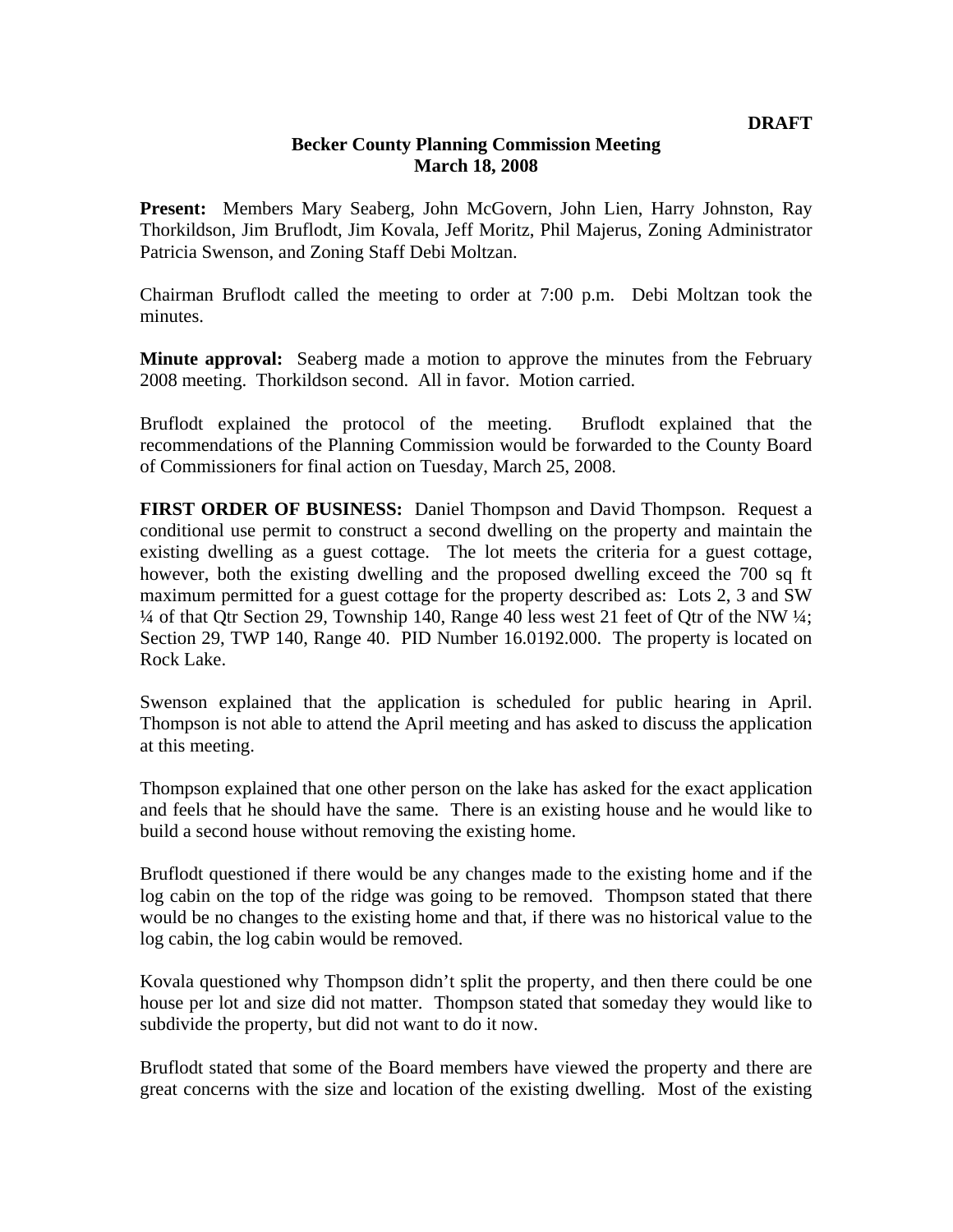home is not only too close to the lake, but the majority of the dwelling is located within the shore impact zone. There is also concern that the ridge may collapse during excavation for a new dwelling.

Lien stated that a conditional use permit may be allowed for a second dwelling, but in this case, the existing is so far out of compliance that a second dwelling should not be allowed. If the property were subdivided, then the existing dwelling would be allowed to remain. Bruflodt questioned if there was any thought of tearing down the existing dwelling. Thompson stated that might be a possibility in the future, but not now.

Thompson restated that this request is the same as the Blanding request, which was granted. Johnston stated that the Blanding request was granted by a different Board, under different regulations and different circumstances – the existing dwelling was not as large as this request and the existing dwelling was not in the shore impact zone as this request. Johnston felt that the property should be subdivided.

Further discussion was held regarding the existing dwelling location and size, and the subdivision of the land. Bruflodt stated that a decision cannot be made at this meeting, but he was under the impression from the members that looked at the property that the application, as presented, could not be supported. Swenson stated that if the property was subdivided, both tracts of land must meet the criteria of the Zoning Ordinance. Swenson stated that Thompson could revise his request for a certificate of survey for two tracts of land. If the certificate of survey was not complete, stipulations could be placed on a preliminary drawing so that the final survey could be approved when completed.

**SECOND ORDER OF BUSINESS: Dan Moen.** This application has been pulled from the agenda.

**THIRD ORDER OF BUSINESS: Lyle Pederson.** Request approval of a Certificate of survey for 2 tracts of land (Tract 1 and 2 of the survey would be combined for a total of 5.0 acres and Tract 3 would remain as shown at 10.5 acres).

Pedersons were not present at the meeting, so Swenson explained the application to the Board. Tracts  $1 \& 2$  would be combined into one lot and Tract 3 would be a separate buildable lot.

No one spoke in favor of the application. No one spoke against the application. Written correspondence was received from Two Inlets Lake Area Association, in favor of the application with the stipulation that Tracts 1  $\&$  2 be combined as one lot. At this time, testimony was closed.

Further discussion was held. Bruflodt stated that Tract 1 does not have road access and may not have enough buildable area to stand as a separate buildable tract and that the only access to it is a foot bridge from Tract 2. Lien stated that he would have liked to have seen elevations on the survey. McGovern questioned why three septic systems were